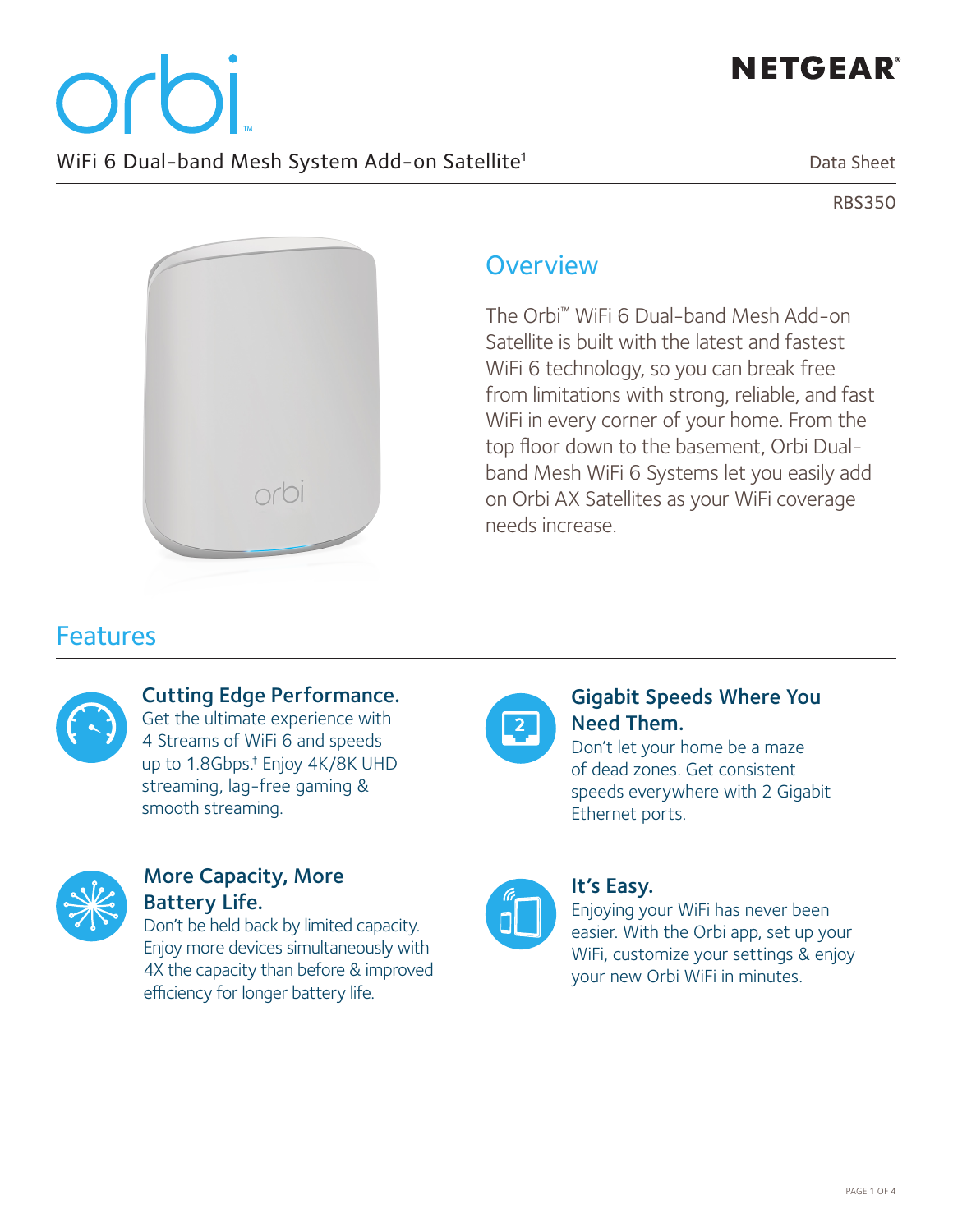# **NETGEAR®**

# orbi WiFi 6 Dual-band Mesh System Add-on Satellite<sup>1</sup>

Data Sheet

RBS350

# House Diagram



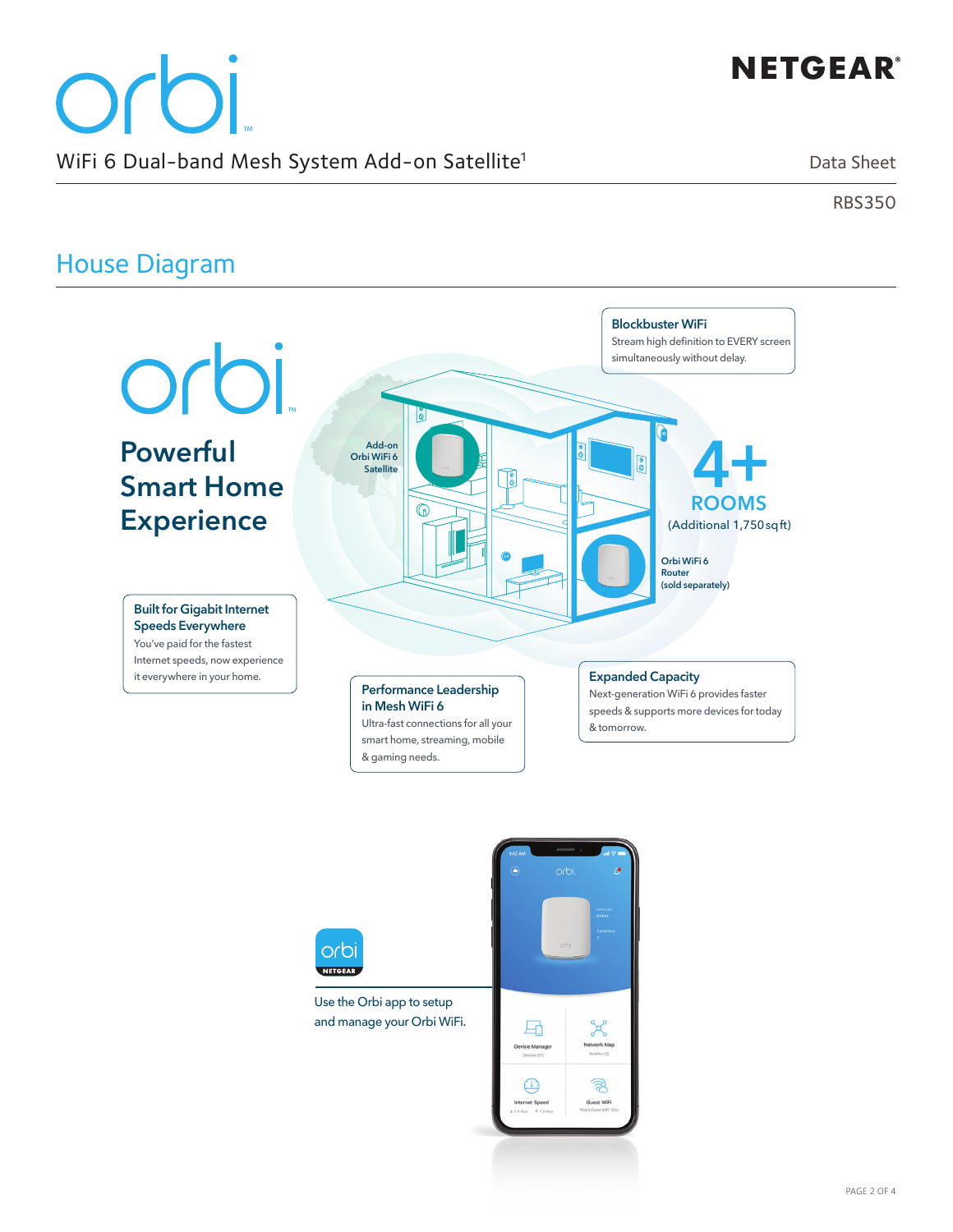

Data Sheet

RBS350

# Orbi Satellite (RBS350)